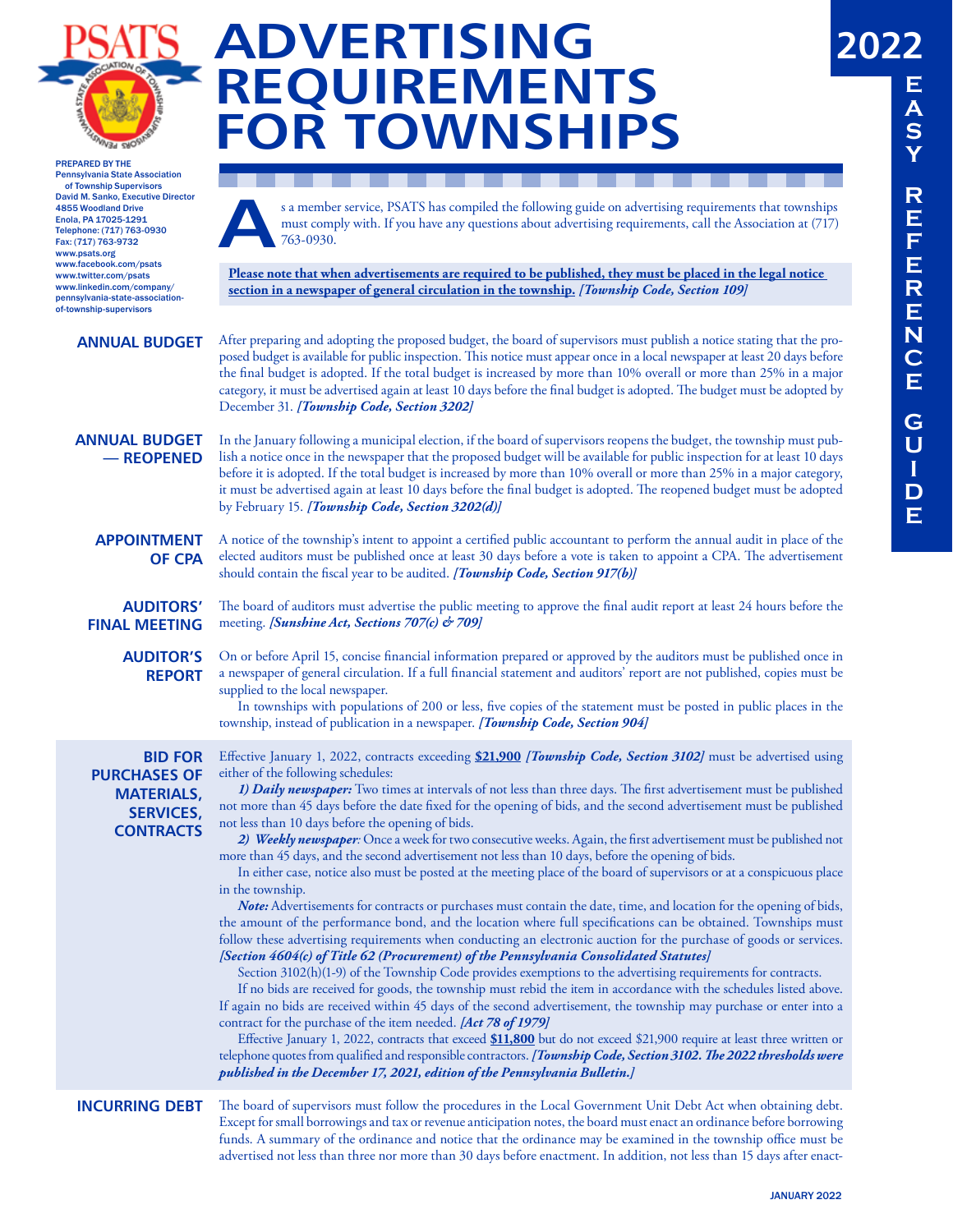|                                                                                       | ment of the ordinance, notice of enactment shall be advertised once, noting the substance of any amendments made<br>during adoption, the range of lease rental payments for lease rental debt, the price bid for bonds or notes and interest<br>rates in the successful bid, and the opportunity to examine the final ordinance at the township office. [Local Govern-<br>ment Unit Debt Act, Section 8003]                                                                                                                                                                                                                                                                                                                                                                                                                                                                                                                         |
|---------------------------------------------------------------------------------------|-------------------------------------------------------------------------------------------------------------------------------------------------------------------------------------------------------------------------------------------------------------------------------------------------------------------------------------------------------------------------------------------------------------------------------------------------------------------------------------------------------------------------------------------------------------------------------------------------------------------------------------------------------------------------------------------------------------------------------------------------------------------------------------------------------------------------------------------------------------------------------------------------------------------------------------|
| INTERGOVERNMENTAL<br><b>COOPERATION</b><br><b>AGREEMENTS</b>                          | Intergovernmental cooperation agreements may be adopted by resolution, which does not require advertising. This<br>includes agreements between two or more local governments or with trusts, such as PSATS' Pa. Municipalities Pension<br>Trust, Pa. Townships Health Insurance Cooperative Trust, and Unemployment Compensation Group Trust, as well as<br>the Pa. Local Government Investment Trust. [Acts 80 & 81 of 2019]                                                                                                                                                                                                                                                                                                                                                                                                                                                                                                       |
| <b>INTERMUNICIPAL</b><br><b>LIQUOR LICENSE</b><br><b>TRANSFER</b>                     | The board of supervisors must advertise a public hearing once a week for two consecutive weeks. The first advertisement<br>shall not be more than 30 days, and the second advertisement shall not be less than seven days before the date of the<br>hearing. [Liquor Code, Sections 102 and 461(b.3)]                                                                                                                                                                                                                                                                                                                                                                                                                                                                                                                                                                                                                               |
| <b>LOCAL TAX</b><br><b>ENABLING ACT</b><br><b>ORDINANCE OR</b><br><b>AMENDMENT</b>    | A notice of the township's intent to adopt a proposed ordinance or amendment that would establish or increase a tax or<br>license fee, the reason for imposing the tax or fee, and the amount of revenue to be derived from it must be published<br>once a week for three weeks. Also, the entire ordinance or amendment, or summary thereof, must be published once,<br>not more than 60 days nor less than seven days before passage.<br>[Local Tax Enabling Act, Section 306; Township Code, Section 1601]<br>Note: This requirement does not apply to the real estate tax authorized by Section 3205 of the Township Code.                                                                                                                                                                                                                                                                                                      |
| <b>MEETINGS,</b><br><b>PUBLIC HEARINGS</b>                                            | In each of the five instances outlined below, notice must be published once in a newspaper, posted at the township<br>office or meeting site, and mailed to citizens who have supplied a stamped, self-addressed envelope to the township<br>before the meeting.<br>1) Regular meetings: Dates, times, and location of regular meetings must be advertised once each calendar year.<br>Public notice of the first regularly scheduled (organizational) meeting must be published at least three days before the<br>meeting. [Sunshine Act, Section 709]<br>2) Special meetings: Notice must be published at least 24 hours before the meeting and must state the business to<br>be conducted at the meeting. [Sunshine Act, Section 709; Township Code, Section 604]<br>3) Rescheduled meetings: Public notice must be published at least 24 hours before the rescheduled meeting. [Sun-                                            |
|                                                                                       | shine Act, Section 709]<br>4) Cancellations: There is no provision in the Sunshine Law for public notice of meeting cancellations. However, if<br>such notice is possible, PSATS suggests giving 24 hours' notice in the newspaper and posting the announcement at the township<br>office and/or at the meeting site.<br>5) Hearings held pursuant to Administrative Law and Procedure, Subchapter B, Practice and Pro-<br>cedure of Local Agencies: This law requires that "reasonable" notice of these hearings be given and that every<br>citizen who has a direct interest in the subject matter be given an opportunity to be heard at the hearing. How-<br>ever, the law provides no definition of "reasonable" notice. Therefore, PSATS suggests that written notice be given<br>to citizens affected by the issue 10 days before the hearing and notice be given in accordance with the Sunshine Law.<br>[2 Pa. C.S.A. 551] |
| <b>ORDINANCES-</b><br><b>CONSOLIDATION</b>                                            | The title, a brief summary, and the table of contents of the ordinance must be published, along with the location at<br>which the full text may be examined, not more than 60 days nor less than seven days before passage. A copy of the full<br>text of the ordinance must be filed with the publishing newspaper, and after the ordinance is enacted, a copy of the full<br>text must be filed within 30 days after enactment with the agency designated by the county commissioners, which may<br>accept electronic copies. [Township Code, Section 1601]                                                                                                                                                                                                                                                                                                                                                                       |
| <b>ORDINANCES —</b><br><b>STANDARD CODES</b>                                          | Notice of the township's intent to consider a proposed code, a brief summary of the code, and a location where copies<br>of the proposed code may be examined or obtained must be published once in the newspaper, not more than 60 days<br>nor less than seven days before passage. [Township Code, Section 1601]                                                                                                                                                                                                                                                                                                                                                                                                                                                                                                                                                                                                                  |
| <b>ORDINANCES</b><br><b>TO ENFORCE</b><br><b>GENERAL POWERS</b><br><b>OF TOWNSHIP</b> | The township's intent to adopt an ordinance must be advertised by one of the following methods:<br>1) The entire text of the ordinance must be published at least once, not more than 60 days nor less than seven days,<br>before passage; or<br>2) The title and a brief summary of the ordinance must be published, along with the location at which the full text<br>may be examined, not more than 60 days nor less than seven days before passage. A copy of the full text of the ordinance<br>must be filed with the publishing newspaper, and after the ordinance is enacted, an attested copy of the full text must<br>be filed within 30 days after enactment with the agency designated by the county commissioners, which may accept<br>electronic copies. [Township Code, Section 1601]                                                                                                                                 |
| <b>PENSION PLANS</b>                                                                  | Before entering into a professional services contract for a municipal pension plan, townships must follow the procedures<br>and notice requirements established in Chapter 7-A of Act 44 of 2009.                                                                                                                                                                                                                                                                                                                                                                                                                                                                                                                                                                                                                                                                                                                                   |
| <b>PERSONAL PROPERTY</b><br>- SALE BY TOWNSHIP                                        | If an item or group of items for sale is valued at \$2,000 or more, the township must advertise the sale once in a local<br>newspaper at least 10 days before the date fixed for the opening of bids or before offering the item or items for sale at<br>a public or electronic auction. If the items are for sale by electronic auction, the ad must include the auction's website,<br>date, time, and duration. [Township Code, Section 1504]                                                                                                                                                                                                                                                                                                                                                                                                                                                                                     |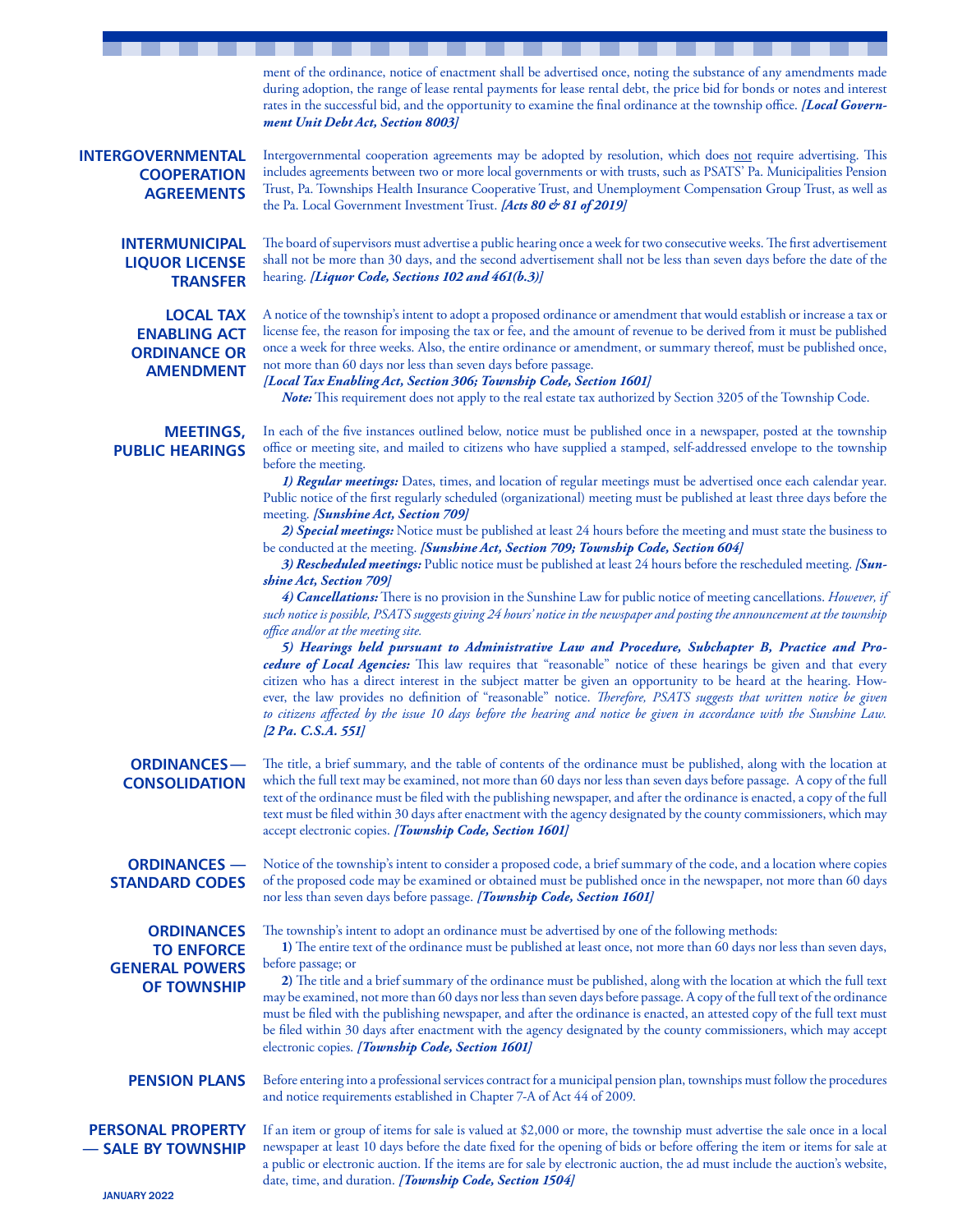|                                                                                                                                         | If no bids are received, the item may be advertised a second time. If again no bids are received within 15 days of<br>the second advertisement, the township may negotiate for a private sale of the item, taking into consideration its fair<br>market value and publicly announcing the identity of the parties, the sale price, and the terms and conditions of the<br>sale at a regular or special meeting. The township may authorize the sale 30 days after the announcement is made at<br>the regular or special meeting. [Act 104 of 1998]<br><b>Note:</b> Section 1504 (c) of the Township Code provides exemptions to these advertising requirements.                                                                                                                                                                                                                                                                                                                                                                                                                                                                                                                                                                                                                                                                                                                                                                                                                                                                                                                                                                                                                                                                                                                                                                                                                                                |
|-----------------------------------------------------------------------------------------------------------------------------------------|----------------------------------------------------------------------------------------------------------------------------------------------------------------------------------------------------------------------------------------------------------------------------------------------------------------------------------------------------------------------------------------------------------------------------------------------------------------------------------------------------------------------------------------------------------------------------------------------------------------------------------------------------------------------------------------------------------------------------------------------------------------------------------------------------------------------------------------------------------------------------------------------------------------------------------------------------------------------------------------------------------------------------------------------------------------------------------------------------------------------------------------------------------------------------------------------------------------------------------------------------------------------------------------------------------------------------------------------------------------------------------------------------------------------------------------------------------------------------------------------------------------------------------------------------------------------------------------------------------------------------------------------------------------------------------------------------------------------------------------------------------------------------------------------------------------------------------------------------------------------------------------------------------------|
| <b>REAL ESTATE-</b><br><b>SALE BY TOWNSHIP</b>                                                                                          | Real estate valued at more than \$6,000 may be sold to the highest bidder only after an advertisement for bids is published<br>once in the newspaper, at least 10 days before the date fixed for the opening of bids, or before offering the real estate for<br>sale at a public auction. [Township Code, Section 1503]<br>If no bids are received, the item may be advertised a second time. If no bids are received within 15 days of the second<br>advertisement, the township may negotiate for a private sale of the item, taking into consideration its fair market value<br>and publicly announcing the identity of the parties, the sale price, and the terms and conditions of the sale at a regular or<br>special meeting. The township may authorize the sale 30 days after the announcement is made at the regular or special<br>meeting. [Act 104 of 1998]<br>Note: Section 1503 of the Township Code provides exemptions to these advertising requirements.                                                                                                                                                                                                                                                                                                                                                                                                                                                                                                                                                                                                                                                                                                                                                                                                                                                                                                                                      |
| <b>REAL ESTATE</b><br><b>TAX</b>                                                                                                        | Real estate taxes are levied by resolution, which does not require advertising. However, PSATS suggests that proposed<br>tax rates be included in the notice announcing availability of the proposed township budget for public inspection.<br>[Township Code, Section 3205]                                                                                                                                                                                                                                                                                                                                                                                                                                                                                                                                                                                                                                                                                                                                                                                                                                                                                                                                                                                                                                                                                                                                                                                                                                                                                                                                                                                                                                                                                                                                                                                                                                   |
| <b>SHADE TREE</b><br><b>COMMISSION</b>                                                                                                  | With the approval of the township supervisors, regulations for the care and protection of shade trees in the township<br>may be adopted after being published at least once in one newspaper.<br>[Township Code, Section 2905]                                                                                                                                                                                                                                                                                                                                                                                                                                                                                                                                                                                                                                                                                                                                                                                                                                                                                                                                                                                                                                                                                                                                                                                                                                                                                                                                                                                                                                                                                                                                                                                                                                                                                 |
| <b>TAX EXONERATION LIST</b>                                                                                                             | Names of persons exonerated from taxes may be published once a week for up to three weeks. Publication is not required,<br>however. [Local Tax Collection Law, Section 38]                                                                                                                                                                                                                                                                                                                                                                                                                                                                                                                                                                                                                                                                                                                                                                                                                                                                                                                                                                                                                                                                                                                                                                                                                                                                                                                                                                                                                                                                                                                                                                                                                                                                                                                                     |
| <b>VACANCY BOARD</b>                                                                                                                    | A meeting of the vacancy board must be advertised as a special meeting with at least 24 hours' notice. [Sunshine Act,<br>Section 709]                                                                                                                                                                                                                                                                                                                                                                                                                                                                                                                                                                                                                                                                                                                                                                                                                                                                                                                                                                                                                                                                                                                                                                                                                                                                                                                                                                                                                                                                                                                                                                                                                                                                                                                                                                          |
| <b>PENNSYLVANIA</b><br><b>MUNICIPALITIES</b><br><b>PLANNING CODE</b><br>[Municipalities Planning Code,<br><b>Article I, Section107]</b> | <b>IMPORTANT DEFINITIONS</b> with respect to the Pennsylvania Municipalities Planning Code:<br>. Public hearing - A formal meeting held pursuant to public notice by the board of supervisors or township plan-<br>ning commission, intended to inform and obtain public comment, prior to taking action under the act.<br><i>• Public meeting</i> — As defined by Title 65, Chapter 7, of the Pennsylvania Consolidated Statutes, a prearranged<br>gathering of an agency that is attended or participated in by a quorum of the members of the agency, held for the purpose<br>of deliberating agency business or taking official action.<br><i>• Public notice</i> - A notice published once a week for two successive weeks in a newspaper of general circulation<br>in the township. Such notice must state the time and place of the hearing and particular nature of the matter to be<br>considered. The first publication must not be more than 30 days and the second publication must not be less than seven<br>days from the date of the hearing.<br>• Notice of intent to adopt ordinances, resolutions, or amendments to ordinances or resolutions – The town-<br>ship's intent to adopt an ordinance or resolution under the Municipalities Planning Code must be advertised in the same<br>manner as "Ordinances to Enforce General Powers of Township" (see previous page), except that copies of the proposed<br>regulations must be made available for purchase at the actual cost to the township. If the full text is not advertised, a full<br>copy of the proposed ordinance or amendment must be filed with the county law library or other county office designated<br>by the county commissioners prior to advertisement.<br>Ordinances and amendments may be incorporated into official ordinance books by reference, with the same force<br>and effect as if duly recorded therein. |
| <b>COMPREHENSIVE PLAN</b><br>-ADOPTING OR<br><b>AMENDING</b>                                                                            | The township planning commission must hold at least one public meeting before forwarding the proposed plan or<br>amendment to the board of supervisors. The board of supervisors must forward the proposed plan or amendment to<br>the county planning commission, contiguous municipalities, and the school district 45 days before holding at least one<br>public hearing pursuant to public notice.<br>The township may adopt the plan by resolution. [Municipalities Planning Code, Section 302]                                                                                                                                                                                                                                                                                                                                                                                                                                                                                                                                                                                                                                                                                                                                                                                                                                                                                                                                                                                                                                                                                                                                                                                                                                                                                                                                                                                                           |
| <b>OFFICIAL MAP-</b><br><b>ADOPTING OR</b><br><b>AMENDING</b>                                                                           | The township must submit its proposed official map and accompanying ordinance to the township planning commis-<br>sion. The recommendations of the planning commission must be made within 45 days of the commission's receipt of<br>the official map and ordinance from the board, unless the board agrees to a longer period of time.<br>The board of supervisors must hold at least one public hearing pursuant to public notice and must advertise its notice of<br>intent to adopt the official map or amendment before voting on the ordinance to adopt the map or amendment.<br>Following the adoption of the ordinance and the official map or amendment, the township must submit the map to<br>the recorder of deeds, who must record the official map within 60 days of the effective date of the ordinance or amend-<br>ment. [Municipalities Planning Code, Section 402]                                                                                                                                                                                                                                                                                                                                                                                                                                                                                                                                                                                                                                                                                                                                                                                                                                                                                                                                                                                                                          |